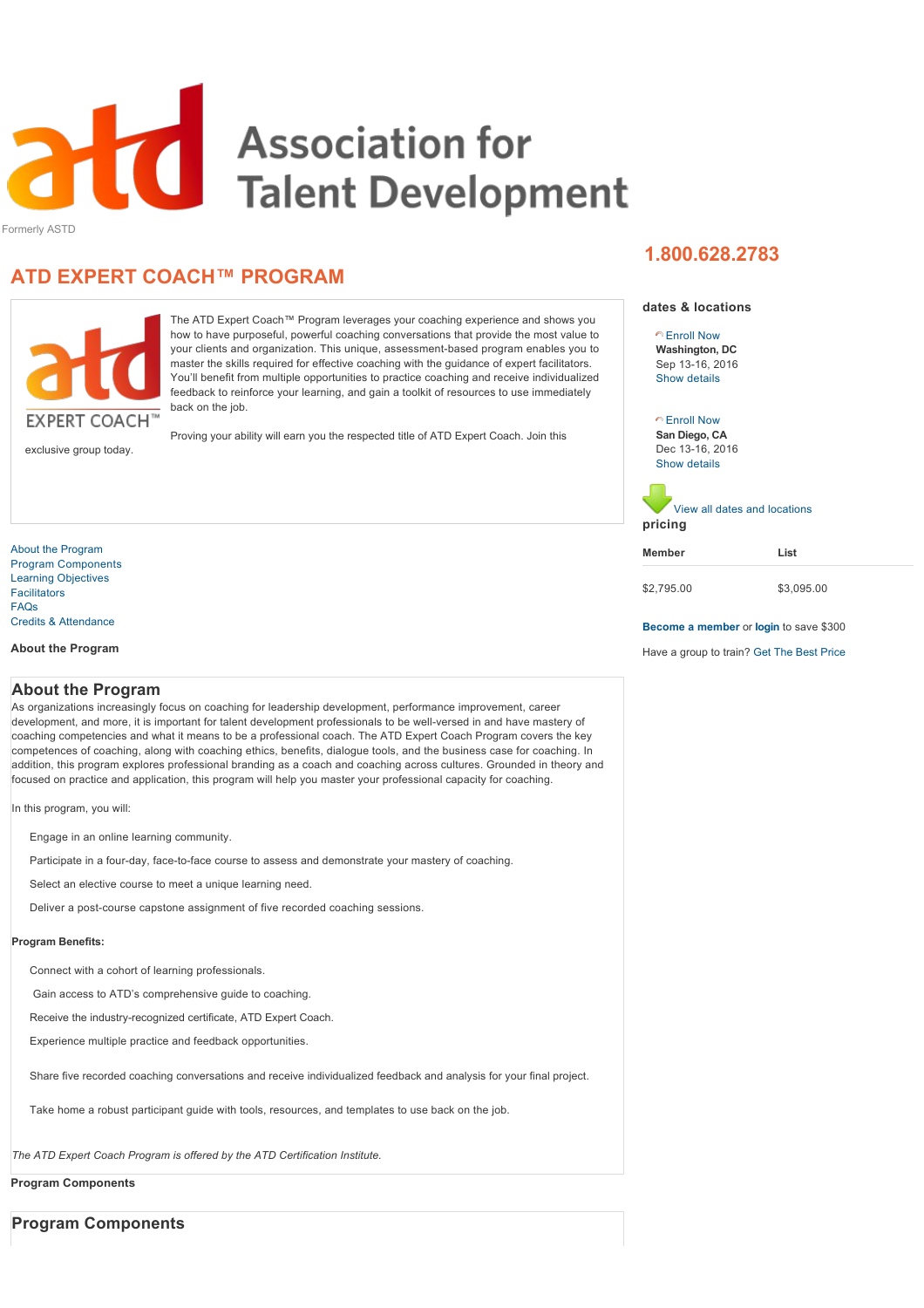

## **Part 1: Fundamentals** (online)

Take this online portion three weeks prior to Part 2: Core Course

#### **Part 2: Core Course** (face-to-face)

Select the date and location most convenient for you to take this four-day, face-to-face learning immersion.

#### **Part 3: Elective and Capstone Coaching Sessions**

Select one of the program electives and complete it within three months of taking the core course.

## **Part 1: Fundamentals (online)**

Three weeks prior to the face-to-face component, you'll join your peers in a private online community to complete self-directed exercises. You'll be welcomed to the program, invited to network with your facilitator and fellow learners, and given access to key program materials and resources.

These valuable resources include the ATD Learning System Coaching Module; online discussions led by your ATD expert facilitator; three issues of *TD at Work*: "Building a Coaching Organization," "Creating an Internal Coaching Program," and "Mentoring and Coaching: Where Do I Start?"; and a self-guided, four-module online course to help prepare you for the knowledge assessment and core course.

## **Part 2: Core Course (Face-to-Face)**

The four-day classroom training is intended to help you elevate your coaching skills. Discover expanded content that addresses the coaching competencies, ethical standards and guidelines for coaching, making the business case for coaching, mastering the use of a model and tools for coaching dialogue, strategies to coach across different cultures, determining your brand as a professional coach, and more.

Program features include:

working with peers to apply learning to real coaching situations and build a cohort learning network

experiential exercises to explore coaching competencies in-depth against relevant scenarios

multiple opportunities to practice your coaching skills and receive feedback

tips for selecting your capstone coaching conversations for recording and submitting for scoring

a Knowledge Assessment to confirm your capabilities, which can be completed any time during the program.

Class size is limited to 16 to provide a more comprehensive, tailored learning experience.

#### **Part 3: Elective and Coaching Capstone**

Continue your learning experience by recording and submitting five coaching sessions to help you demonstrate in a real-world setting the critical knowledge, competencies, methodologies, and tools you've acquired in the program. Continue increasing your knowledge and skills by taking a complimentary ATD certificate program as your elective. Choose from the following options:

[Change Management](http://www.td.org/Education/Programs/Change-Management-Certificate)

[Consulting Skills](http://www.td.org/Education/Programs/Consulting-Skills-Certificate)

[Creating Leadership Development Programs](http://www.td.org/Education/Programs/Creating-Leadership-Development-Programs-Certificate)

[Creating New Manager Training Programs](http://www.td.org/Education/Programs/Creating-New-Managers-Training-Programs-Certificate)

[Improving Human Performance](http://www.td.org/Education/Programs/Improving-Human-Performance-Certificate)

[Integrated Talent Management](http://www.td.org/Education/Programs/Integrated-Talent-Management-Certificate)

ATD estimates it will take approximately three to four months to successfully complete the program.

Keep in mind the ATD Expert Coach Program is a unique and robust assessment-based program. If you want to *strengthen your ability in coaching, but are not interested in committing to the ATD Expert Coach assessment component, capstone coaching sessions, or timeframe, consider the Coaching Certificate program instead.*

#### **Learning Objectives**

<span id="page-1-0"></span>**Learning Objectives**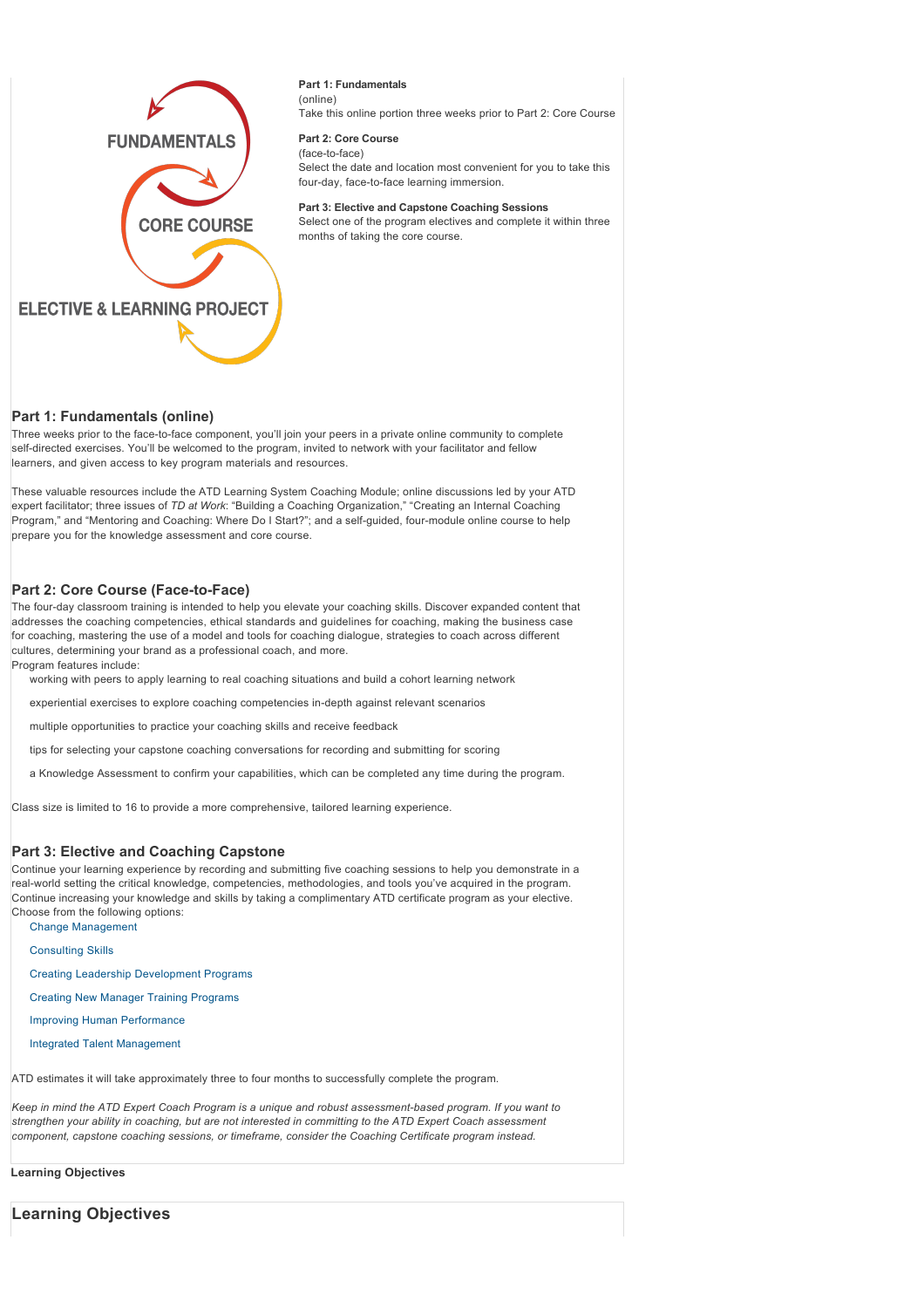After this program, you will be able to:

Assess your current strengths in coaching and identify opportunities for ongoing improvement.

Apply ATD's COACH Model to coaching conversations, including working with coaching clients to assess the current situation, set objectives for the coaching session, and decide alternatives and choices for how they can move forward with their goals.

Establish and maintain a trusting relationship with the client and key stakeholders during coaching engagements and beyond, following ethical guidelines.

Use proven methodologies and tools to effectively coach any manner of client, whether internal or external, for any type of coaching, including business, career, executive, leadership, life, and performance coaching.

Learn more about additional tools and strategies that coaches use, including establishing effective coaching agreements, measuring the effectiveness of coaching, working through difficult situations, and effectively marketing coaching services.

Establish a business case for coaching that supports your work with clients and organizations to gain buy-in for use of coaching as a discipline.

Draft and use a professional coaching branding statement that aligns with your personal attitudes and beliefs of what it means to be a coach.

Explain the similarities and differences in using specific coaching methodologies and tools across cultures based on geographic location, organization size, industry type, and more.

Demonstrate mastery of coaching by passing a Knowledge Assessment and capstone project.

Join a network of professional coaches for ongoing support, coaching practice, and partnering opportunities.

#### **Facilitators**

#### <span id="page-2-0"></span>**Facilitators**



## **Lisa J. Downs, CPLP**

Lisa Downs, M.S. Ed., CPLP is the owner of DevelopmentWise Consulting in Redmond, WA, specializing in leadership coaching and consulting. Focusing on technical (STEM) professionals, she works with individuals and organizations to ensure they have the leadership and team performance solutions they need to be successful. Lisa's worked as a learning professional for EMC2, The Boeing Company, PEMCO Mutual Insurance, T-Mobile USA, and spent 6 years in the accounting industry. While .

[Learn More](#page-0-2)

#### **FAQs**

## <span id="page-2-1"></span>**FAQs**

[Where does the ATD Expert Coach Program™ sit on the professional development spectrum and how is it different from](#page-2-2) a certificate program and the CPLP®.?

## <span id="page-2-2"></span>**Where does the ATD Expert Coach Program™ sit on the professional development spectrum and how is it different from a certificate program and the CPLP®.?**

The ATD Expert Coach Program™ is a new offering from ATD created at the request of coaching professionals. It sits on the spectrum of professional development between an ATD certificate program and the Certified Professional in Learning and Performance® certification.

#### [Are there any prerequisites?](#page-2-3)

#### <span id="page-2-3"></span>**Are there any prerequisites?**

There are no prerequisites or materials required. However, three years or more experience with coaching or the ATD Coaching Certificate is highly recommended.

#### [May I get a discount as an ATD member?](#page-2-4)

## <span id="page-2-4"></span>**May I get a discount as an ATD member?**

Yes, as an ATD member you save \$300 on the program, we are happy to continue offering our members the lowest price possible.

#### [If I attend in full will I pass the program?](#page-2-5)

## <span id="page-2-5"></span>**If I attend in full will I pass the program?**

While passing the program is not assumed. ATD is committed to your success. Our expectation is that participants will bring significant dedication and effort to the experience in order to acquire the core knowledge and skills and design and submit a learning solution to demonstrate foundational expert in the program's concepts.

#### <span id="page-2-6"></span>[Can I study prior to the Knowledge Test and Skill Demonstration?](#page-2-6) **Can I study prior to the Knowledge Test and Skill Demonstration?**

Yes, during the Part 1: Fundamentals you will have pre-work/reading, which will help prepare you not only for the Core Course, but for the Knowledge Test and Skill Demonstration as well.

#### [When will I know the results of the Knowledge Test and Skill Demonstration?](#page-2-7)

## <span id="page-2-7"></span>**When will I know the results of the Knowledge Test and Skill Demonstration?**

Participants will know the results of their Knowledge Test and Skill Demonstration at the conclusion of the assessment. Participants who successfully pass the Knowledge Test and Skill Demonstration can move directly onto the final component of the program, the Elective. Participants who do not automatically pass the Knowledge Test and Learning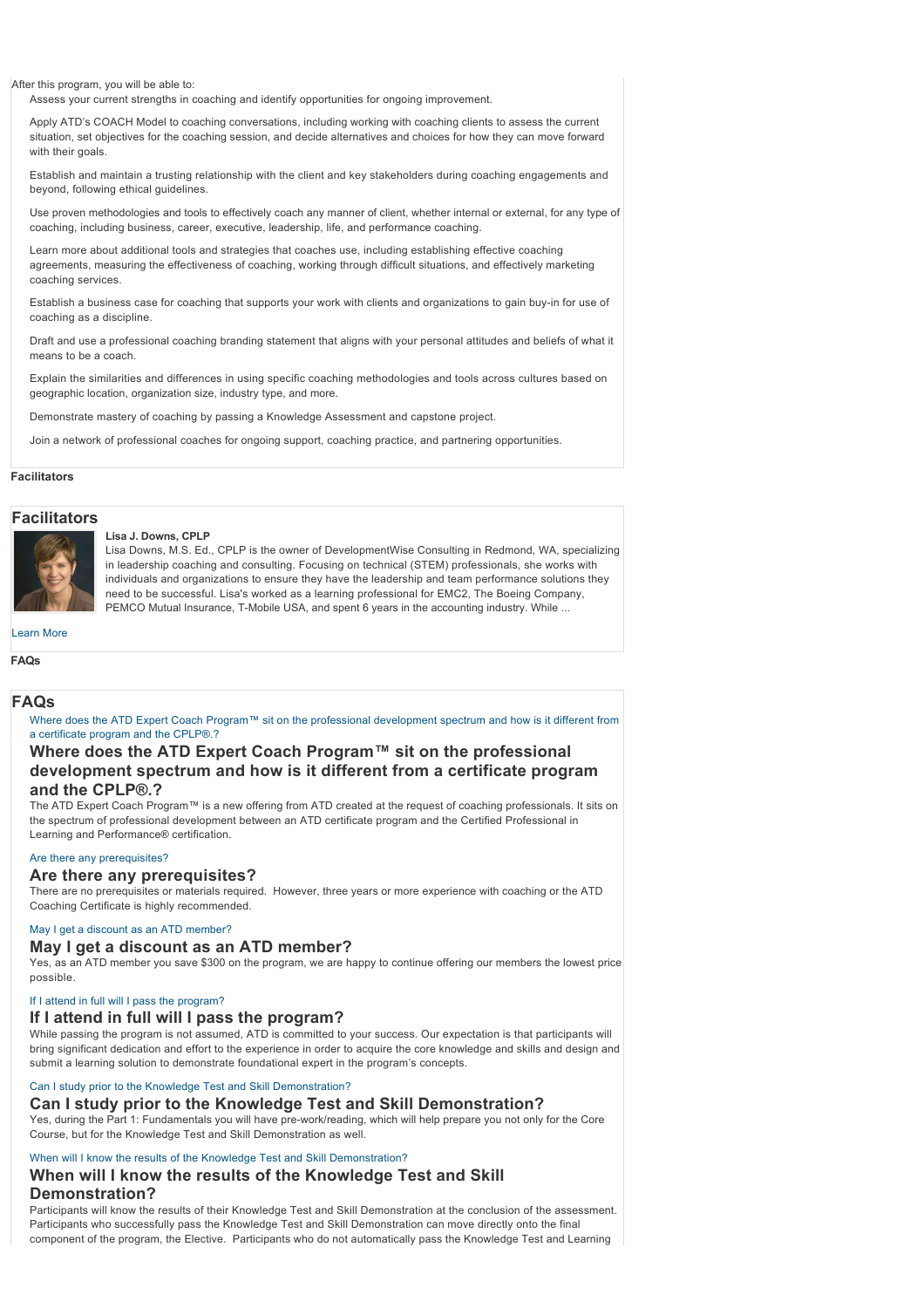Project submission may consider and plan to redo either or both components before moving onto the Elective.

#### [What if I don't pass either the Knowledge Test or Learning Project submission?](#page-3-1)

## <span id="page-3-1"></span>**What if I don't pass either the Knowledge Test or Learning Project submission?**

Participants will have an opportunity to retake the Knowledge Test as many times is necessary. However, you will only have one opportunity to resubmit your learning project design.

#### **Knowledge Test**

Participants will have the option to complete a make-up Knowledge Test as many times as needed to complete the test.

#### **Learning Project**

Participants will receive individualized feedback, and have an opportunity to resubmit the learning project within one month of the initial review.

#### [How long do I have to complete the entire program?](#page-3-2)

#### <span id="page-3-2"></span>**How long do I have to complete the entire program?**

ATD estimates that it should take approximately three to four months to complete the entire program. Keep in mind that this is a blended learning experience consisting of three parts: online Fundamentals, Core Course, and an Elective. The Fundamentals section is completed three weeks prior to the program, the Core Course takes place over four days via an in-person training, and then you choose an elective from a predetermined list of ATD certificate programs that may be taken in person or online. How long it takes to complete the elective course depends on scheduling (for example when the program will be offered). Upon successful completion of all components, participants will receive their ATD Expert Coach™ certificate via email or the ATD Learning Portal.

#### [What does successfully completing the ATD Expert Coach™ Program really mean?](#page-3-3)

## <span id="page-3-3"></span>**What does successfully completing the ATD Expert Coach™ Program really mean?**

This means that you have successfully demonstrated a foundational expertise in the core concepts associated with coaching. All participants who successfully complete the program receive an ATD Expert Coach™ certificate. Participants are also encouraged to note this achievement on their resume or resume. In addition, ATD will keep a roster of all participants who successfully complete the program. We encourage you to invite your employer or clients to contact the ATD Education Department to verify your participation and success.

#### [Can I put ATD Expert Coach™ on my business card?](#page-3-4)

## <span id="page-3-4"></span>**Can I put ATD Expert Coach™ on my business card?**

Successful completion of this program does not equate to receiving a credential. This is a certificate program rather than a certification program, so there is not a credential associated with this achievement. However, you can list your achievement as:

Credentialed ATD Expert Coach

Verified ATD Expert Coach

Designated ATD Expert Coach

#### [What are the differences between ATD's certificate programs, the ATD Expert Coach Program™, and the Certified](#page-3-5) Professional in Learning and Performance® (CPLP®)?

## <span id="page-3-5"></span>**What are the differences between ATD's certificate programs, the ATD Expert Coach Program™, and the Certified Professional in Learning and Performance® (CPLP®)?**

The ATD Expert Coach™ program is an enhanced certificate program, based specifically on one Area of Expertise (AOE) in the ATD Competency Model, coaching. This unique program is a combination of a learning solution development and assessment component; offering instructional guidance to participants needing to develop or strengthen their foundational expertise in delivering engaging and effective design. The ATD Expert Coach™ Program is a great way for professionals to prove their ability in this one area of expertise.

The CPLP® is a comprehensive workplace learning and performance certification, based on all nine AOEs in the ATD Competency Model. CPLP® credentialing represents a level of professional achievement and competence. Just as important, achieving the credential demonstrates proficiency in support of learners and organizational performance and sets a standard of commitment to the learning and development profession. Becoming CPLP® certified makes you a leader as well as a role model in the learning and development community.

#### **Credits & Attendance**

## <span id="page-3-0"></span>**Credits & Attendance**

## **Continuing Education Units (CEUs)**

Earn 2.8 Continuing Education Units (CEUs) upon successfully completing this program. Learn More

#### **CPLP Recertification Points**

This program may be eligible for up to 28 CPLP recertification points. Learn more at [astd.org/recertification.](http://www.td.org/Certification/For-CPLPs/Recertification)

## **HRCI Recertification Credits**

This program has been pre-approved for 28 (General) recertification credit hours toward PHR, SPHR, and GPHR recertification through the HR Certification Institute.